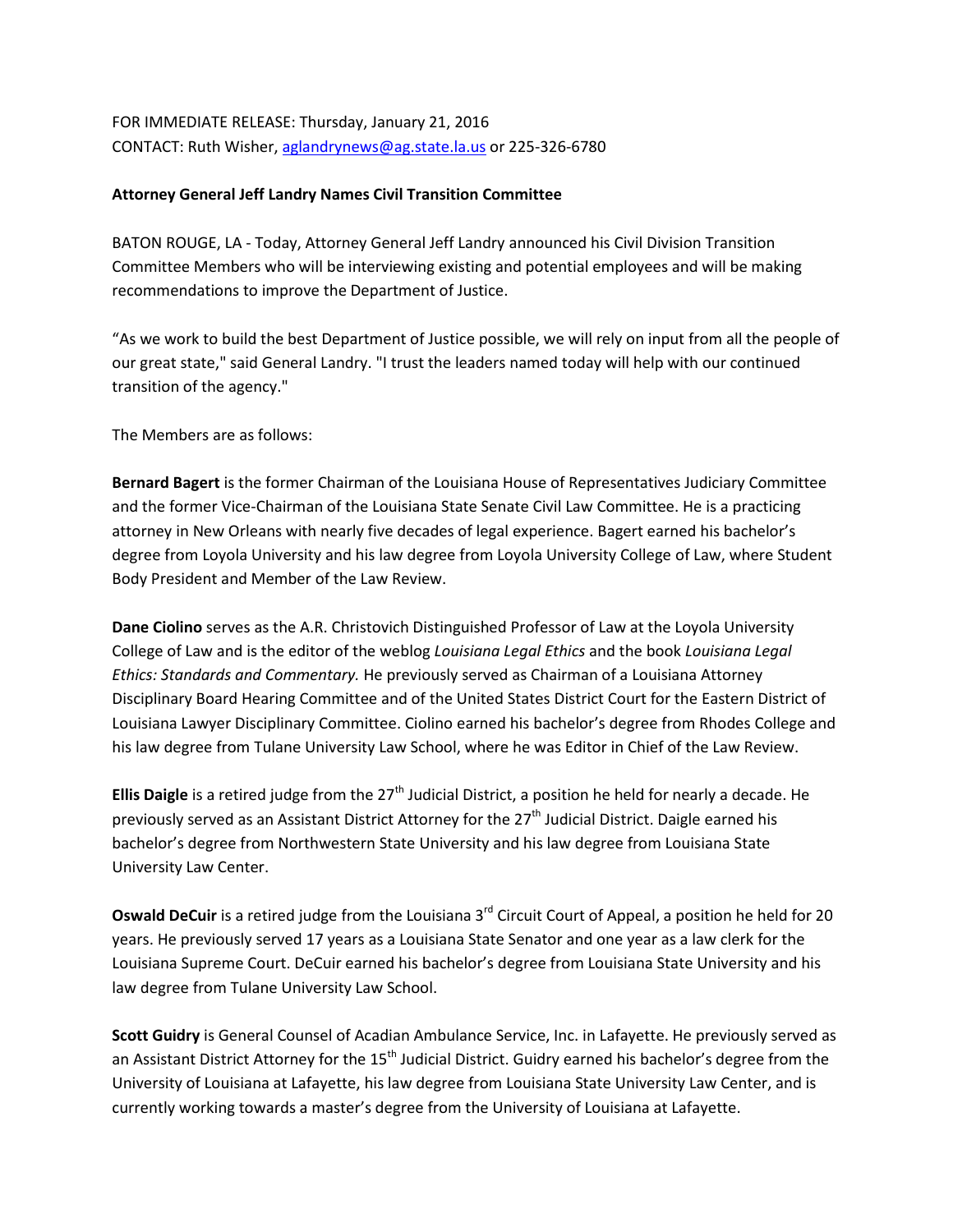Penya Moses-Fields is an Assistant District Attorney for the 1<sup>st</sup> Judicial District Attorney's Office. She previously served as the Chief Legal Officer for the City of New Orleans and an Assistant District Attorney for the 3<sup>rd</sup> Judicial District Attorney's Office. Fields earned her bachelor's degree from Grambling State University, her law degree from Loyola University College of Law, and her master's in law from Villanova University School of Law.

**Tom Fuselier** is a retired judge from the 13th Judicial District, a position he held for 12 years. In addition to teaching criminal justice at Louisiana State University at Eunice, he has over three decades of experience in business and law. Fuselier earned his bachelor's degree from Louisiana State University, his master's degree from Louisiana State University, and his law degree from Louisiana State University Law Center.

**Luke LaVergne** is a retired judge from the East Baton Rouge Family Court, a position he held for two decades. He previously served as an Assistant District Attorney in East Baton Rouge. A veteran of the United States Air Force – LaVergne earned his bachelor's degree from the University of Nebraska at Omaha, his master's degree from Southern Illinois University, and his law degree from Louisiana State University Law Center.

**Art Lentini** is a practicing attorney in Metairie with nearly 40 years of legal experience. He previously served 12 years in the Louisiana State Senate, serving eight years as the Senate parliamentarian. A veteran of the Army Reserve, Lentini earned his bachelor's degree from Louisiana State University and his law degree from Louisiana State University Law Center.

**Frank McGee** is a retired judge from the 27<sup>th</sup> Judicial District, a position he held for 11 years. He has been practicing law in Eunice since 1964. A military veteran, McGee earned his bachelor's degree from Spring Hill College and his law degree from Tulane University Law School.

**Mary Dawn Pugh** is a facilitator of the Anti-Defamation League's A World of Difference Program. She was previously the Forrester Fellow and a Legal Writing Instructor at Tulane University Law School. Pugh earned her bachelor's degree from Louisiana State University, her master's degree from New York University, and her law degree from Tulane University Law School.

**Gus Rantz** is the President and Senior Partner of Acadiana Management Group. He is a member of the American Health Lawyer's Association. Rantz earned his bachelor's degree from Missouri Valley College and his law degree from Louisiana State University Law Center.

**Robert Schromm** is Manager of Governmental Affairs and assistant in-house counsel for the Louisiana Chemical Association. He was previously an attorney in private practice. Schromm earned his bachelor's degree from the University of Mississippi and his law degree from Loyola University College of Law.

**Stephen Waguespack** is the President of the Louisiana Association of Business and Industry. He